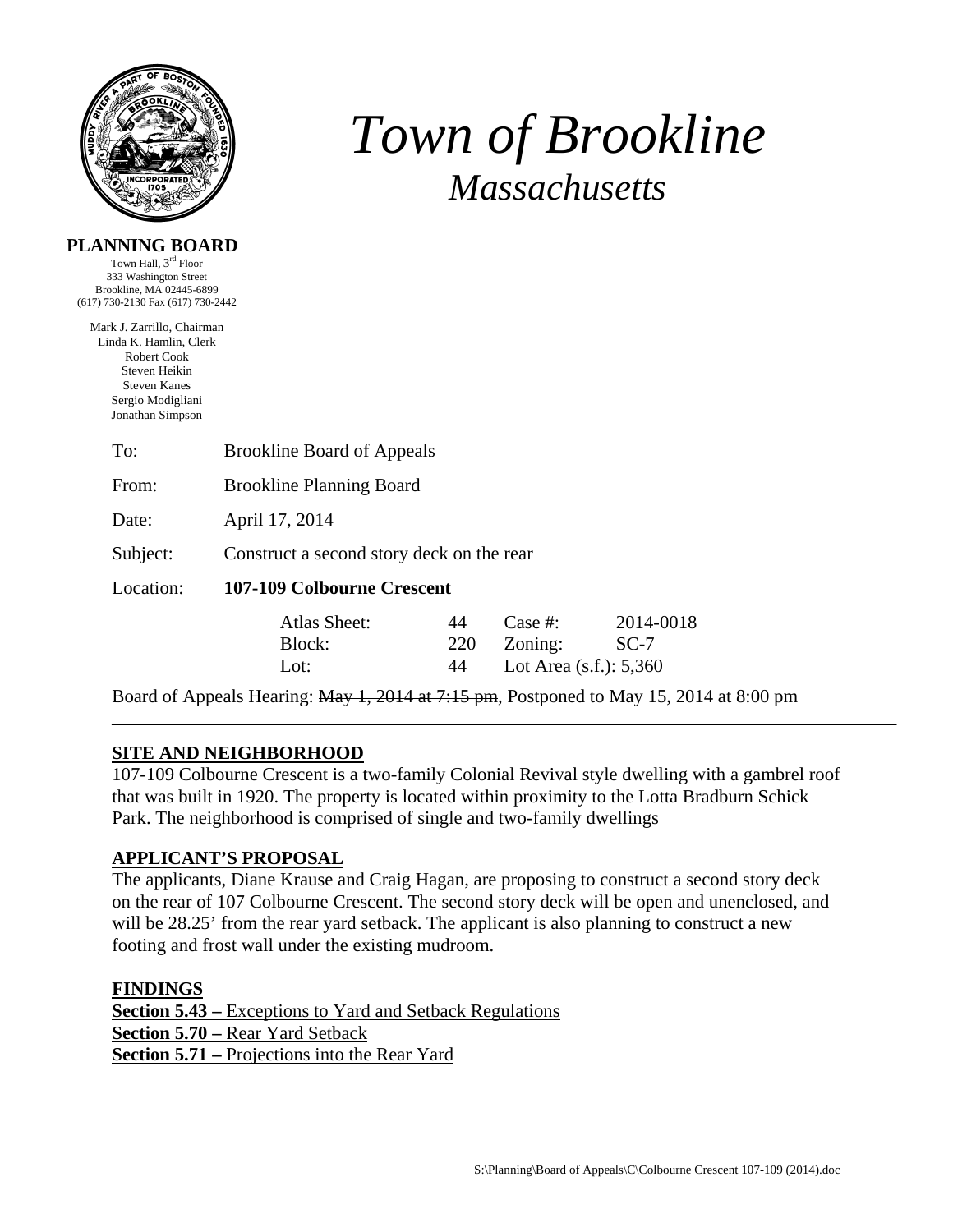| <b>Dimensional Requirements</b> | <b>Required   Existing   Proposed</b> |      | Relief          |
|---------------------------------|---------------------------------------|------|-----------------|
| <b>Rear Yard Setback</b>        | 30                                    | 28.3 | Special Permit* |

\* Under *Section 5.43*, the Board of Appeals may waive yard and setback requirements if a counterbalancing amenity is provided. The Planning Board suggests that the applicant install additional landscaping as a counterbalancing amenity.

#### **Section 8.02.2 –** Alteration or Extension

A special permit is required to alter a pre-existing non-conforming structure.

#### **PLANNING BOARD COMMENTS**

The Planning Board is supportive of the proposal to construct an uncovered second story deck on the rear of the existing dwelling. The proposal requires a special permit because the second floor deck is two feet within the rear yard setback. The Board finds the proposal to be modest and does not expect it to be a negative impact on neighboring properties. The Planning Board recommends the applicant install additional landscaping as a counterbalancing amenity.

### **Therefore, the Planning Board recommends approval of the plans by Hamlin & Co. Inc., dated 1/29/14, and the site plan by Scott M. Cerrato, P.L.S., dated 1/29/14, subject to the following conditions:**

- 1. Prior to the issuance of a building permit, final plans and elevations, and a final site plan indicating all proposed setback dimensions, shall be submitted subject to the review and approval of the Assistant Director of Regulatory Planning.
- 2. Prior to issuance of a building permit, the applicant shall submit a final landscaping plan indicating all counterbalancing amenities to the Assistant Director of Regulatory Planning for review and approval.
- 3. Prior to the issuance of a building permit, the applicant shall submit to the Building Commissioner for review and approval for conformance to the Board of Appeals decision: 1) a final site plan stamped and signed by a registered engineer or land surveyor; 2) final building elevations stamped and signed by a registered architect; and 3) evidence that the Board of Appeals decision has been recorded at the Registry of Deeds.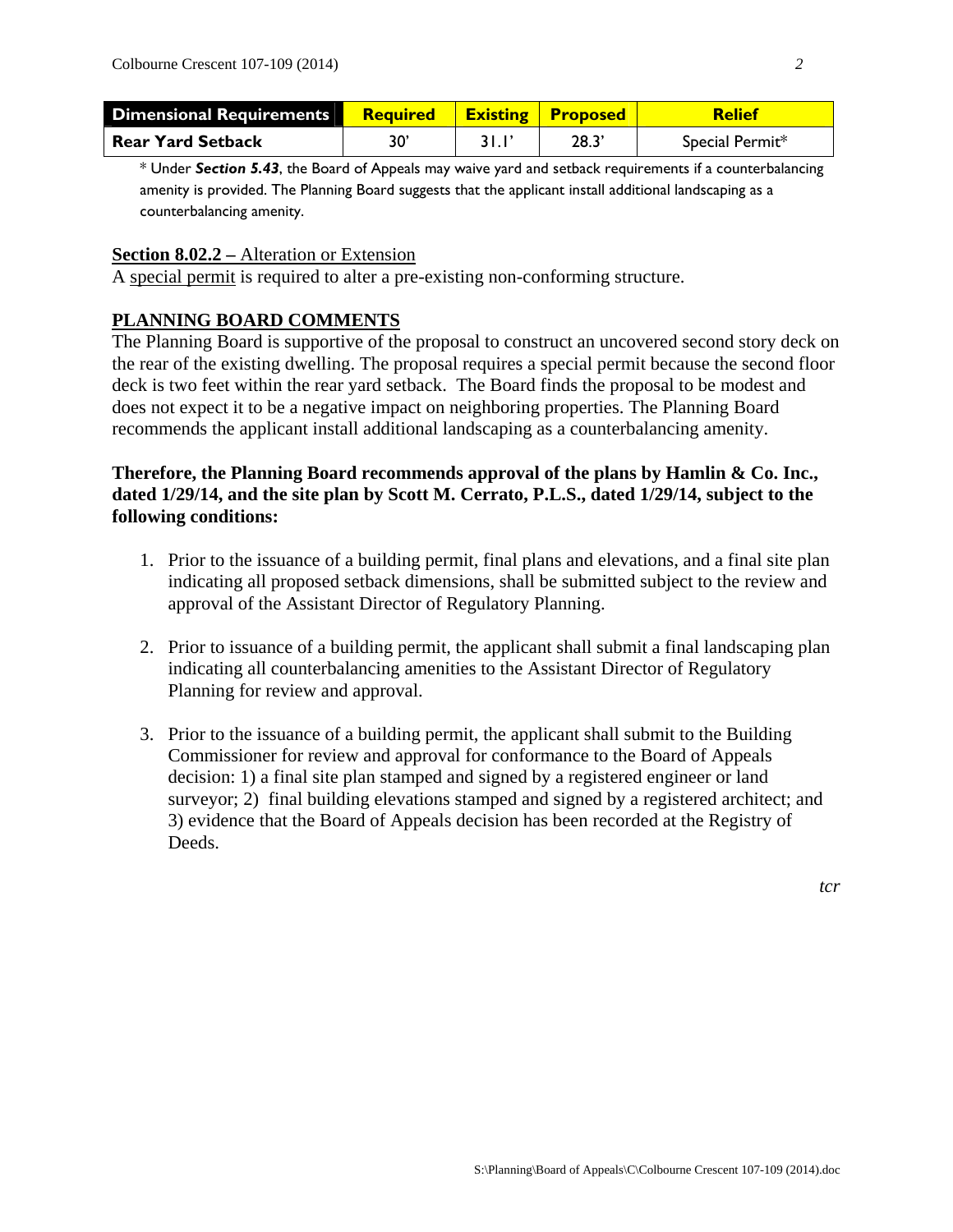

Front Façade of 107‐109 Colbourne Crescent



View of Accessory Structure and distance from the dwelling and new deck